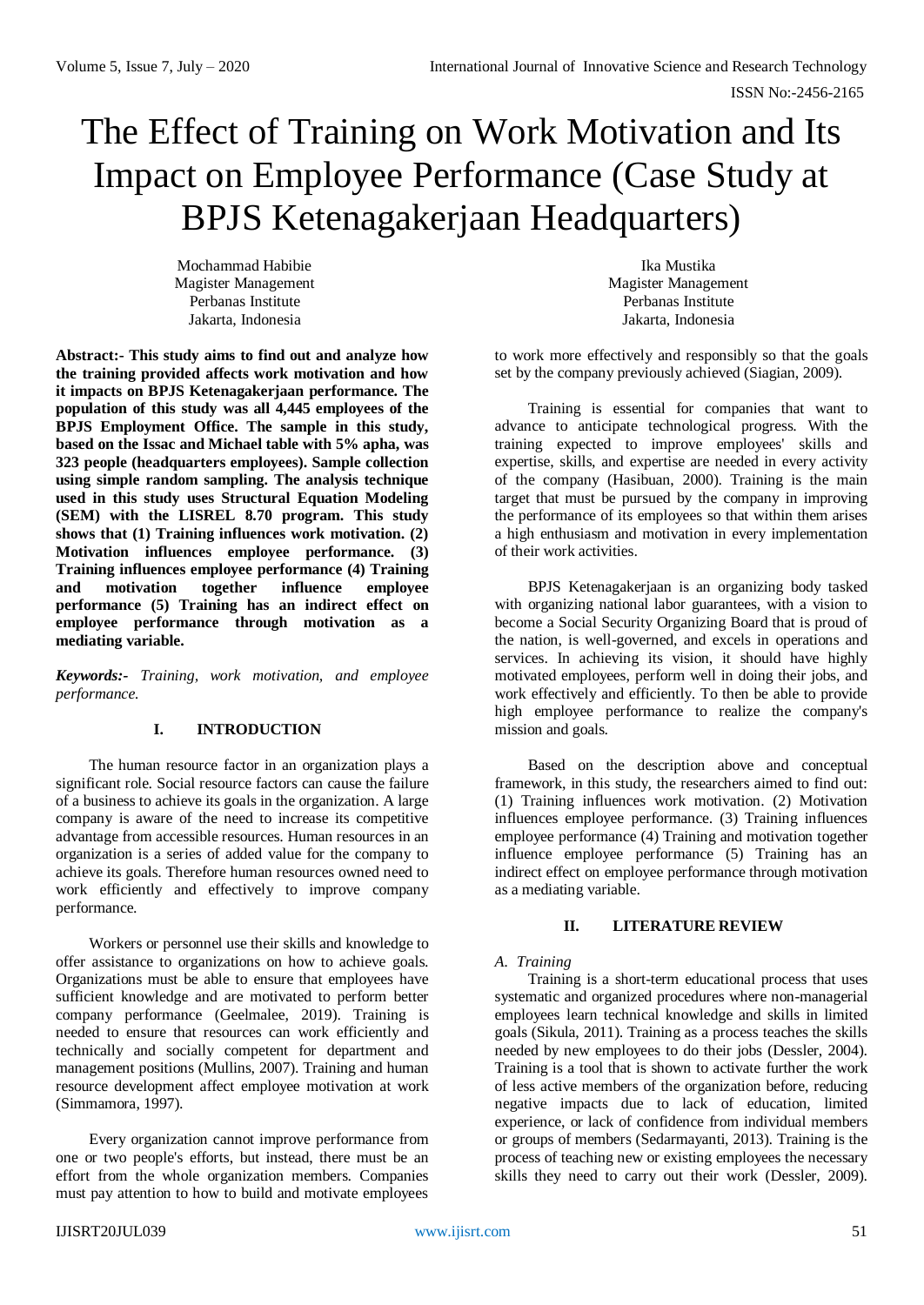ISSN No:-2456-2165

Training is one of the efforts to improve the quality of human resources in the world of work.

Job training is intended to get workers who have the knowledge, excellent skills, abilities, and good attitudes to fill available job positions with high work productivity, which can produce exceptional work results (Siagian, 2004). Job training indicators include:

- $\triangleright$  Knowledge is the process of life that humans know directly from their consciousness.
- $\triangleright$  Thinking ability is a reflective, critical, and creative reasoning activity oriented to an intellectual process that involves conceptualizing, applying, analyzing, evaluating information collected (synthesis), or produced through observation, experience, reflection, and communication as a foundation for beliefs and actions.
- $\triangleright$  Attitude is an evaluative statement, both pleasant and unpleasant towards the object, individual, or event.
- $\triangleright$  Skill is a skill that allows a person to get a job or to be able to keep working, including personal skills, interpersonal skills, attitudes, habits, and behaviors.

Onditi at all (2018) Influence of Employee Training Research in Organizational Performance: A Case Of Kenya's KISII County Government, which examines the effect of training on organizational performance. In this study, it was found that training had a positive impact on company performance.

Esha (2016) A Study of Effectiveness of Training & Development Program in Bank Employees Performance, which examines the objective results of training and employee development. The results of this study found that there is an influence between training and employee development programs on company performance.

Muganga, (2018) Research Training, employee engagement, and employee performance: Evidence from Uganda's health sector, the results of the study found a relationship between employee training and performance in the health sector in Uganda. This research was conducted on four Catholic hospitals in Uganda.

### *B. Work Motivation*

Motivation is defined as the whole process of giving encouragement/stimulation to employees so that they are willing to work willingly without being forced (Saydam, 2000). On a company scale, individual motivation can be an impetus to achieve the company's goals and himself (Robbins, 2001). Motivation usually arises because of an insatiable need or a need that has not been met.

Indicators to measure work motivation (Syahyuti, 2010), namely:

### *The drive to reach the goal :*

Someone who has a high work motivation then in him has a strong drive to achieve maximum performance, which in turn will affect the purposes of a company or agency.

#### *Work spirit :*

The spirit of work as an excellent psychological state if morale creates an excitement that encourages someone to work harder and better and is consistent in achieving the goals set by the company or agency.

## *Initiative and creativity :*

The effort is defined as the strength or ability of an employee or employee to start or continue a job with full energy without any encouragement from others or of his own will. At the same time, creativity is the ability of an employee or employee to find new relationships and make combinations that are new so they can find something new.

### *A sense of responsibility :*

The attitude of individual employees who have the right work motivation must have a sense of responsibility towards the work they do so that the work can be completed promptly.

Geelmalee (2019) Research on the Impact of Employee Motivation on Organizational Performance examines the influence of motivation on performance. This study found that motivation influences organizational performance. Well motivated employees produce good outcomes that affect organizational performance.

Dantes (2017) Research The Effect Of Leadership, Work Motivation, Work Environment Toward Employees Perform, found that work motivation affects employee performance. This study also explains research results that affect performance in addition to work motivation and leadership and work environment.

Ali (2016) Research on The Impact of Motivation on the Employee Performance and Job Satisfaction in IT Park (Software House) Sector of Peshawar, Pakistan. This study explains the importance of motivation for employee performance. Research in the IT Park industry sector found that motivation influences employee performance in Pakistan.

### *C. Employee Performance*

Employee performance (work performance) is the quality and quantity of work achieved by an employee in carrying out duties following the responsibilities given to him (Mangkunegara, 2012).

Indicators to measure performance (Boediharjo, 2002), namely:

- $\triangleright$  Effectiveness and efficiency, namely the ability to get the job done correctly, the ability to choose the right equipment to achieve the goal.
- $\triangleright$  The orientation of responsibility, namely the ability to complete the work with full responsibility and evaluate the job correctly.
- $\triangleright$  Discipline is the attitude or ability to complete work promptly and following specified targets.
- $\triangleright$  The initiative, namely the ability to ask questions, give criticisms and suggestions.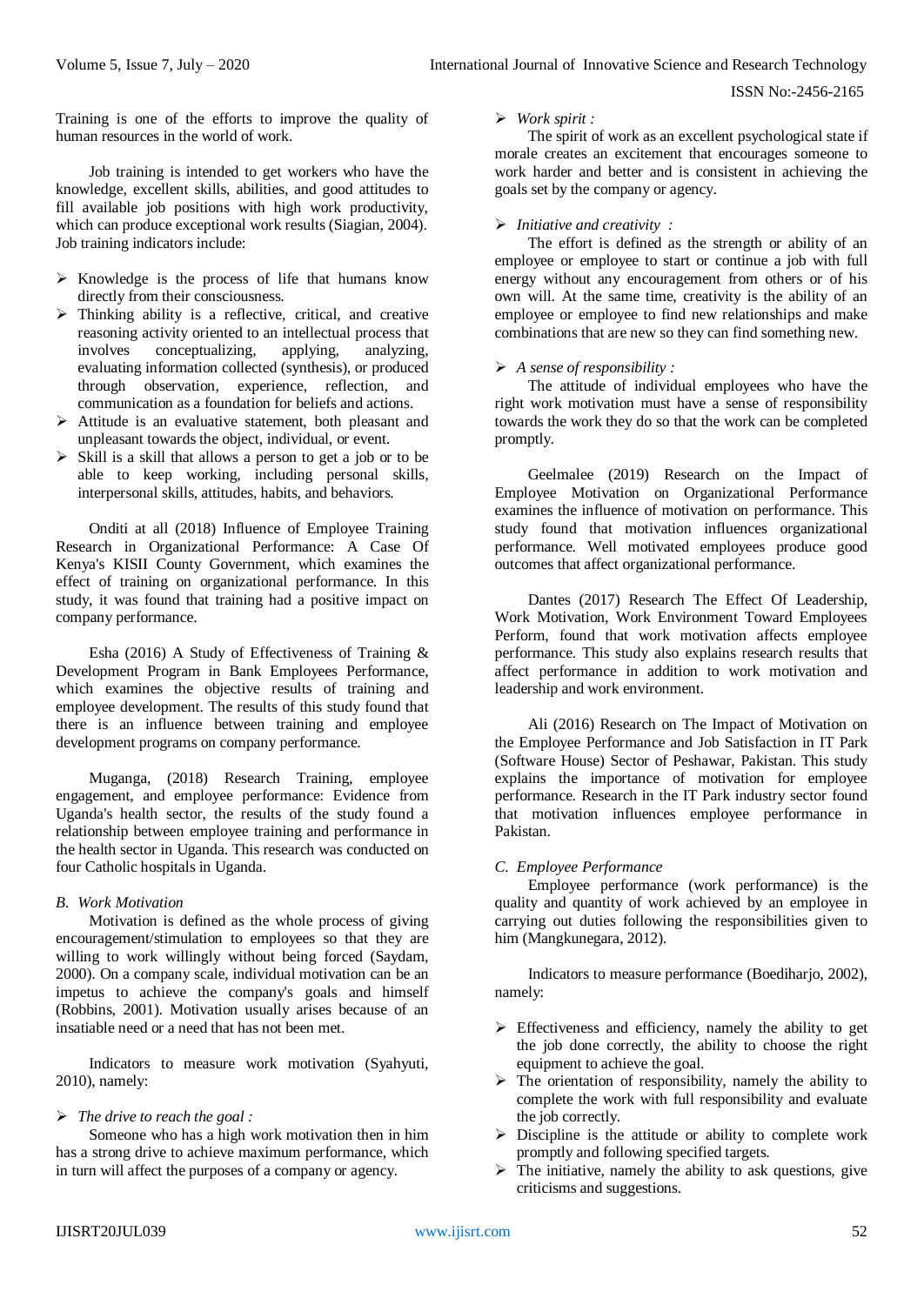ISSN No:-2456-2165

#### *D. Framework*

Human resources in a company are one of the internal resources for companies in achieving organizational goals. Great company performance can be achieved through human resources who can work effectively and efficiently following outputs that follow those set by the company. Training is one way to improve work skills and motivation for employees. High work knowledge and skills can affect employee motivation and performance. So that employee training is one of the objective ways to improve employee performance to achieve the goals set by the organization.

#### *E. Hypothesis*

- $\triangleright$  H1:Training influences work motivation
- H2:Motivation influences Employee Performance
- $\triangleright$  H3:Training influences employee performance
- $\triangleright$  H4: Training and Motivation jointly influence Employee Performance
- H5:Training has an indirect effect on Employee Performance through Motivation as a Mediation variable

### **III. RESEARCH METHODOLOGY**

This study uses descriptive analysis to determine the characteristics of respondents' responses to the question items on the questionnaire and inferential analysis using the SEM method with the Lisrel 8.70 program. This research population is 4,445 employees of BPJS Employment, so the sample used is based on the Issac, and Michael table with 5% apha is 323 people. The research approach used is quantitative; the type of research is a survey with descriptive-analytical methods where data is collected through questionnaires. Questionnaire items were measured using 5 Likert scales ranging from 1 "strongly disagree" to 5 "strongly agree."

The data analysis tool used in this study to test the hypothesis is a full model using the Structural Equation Model (SEM) operated through the Lisrel 8.70 program. Based on the full model obtained by the Standardized model and the T-Value model, with the results of processing in figure 1 and figure 2. While the results of the conformity test of the Goodness of Fit Index model can be seen in Table 1 as follows:



Chi-Square=706.19, df=236, P-value=0.00000, RMSEA=0.079

Fig 1:- Hypothesis Model based on Standardized Values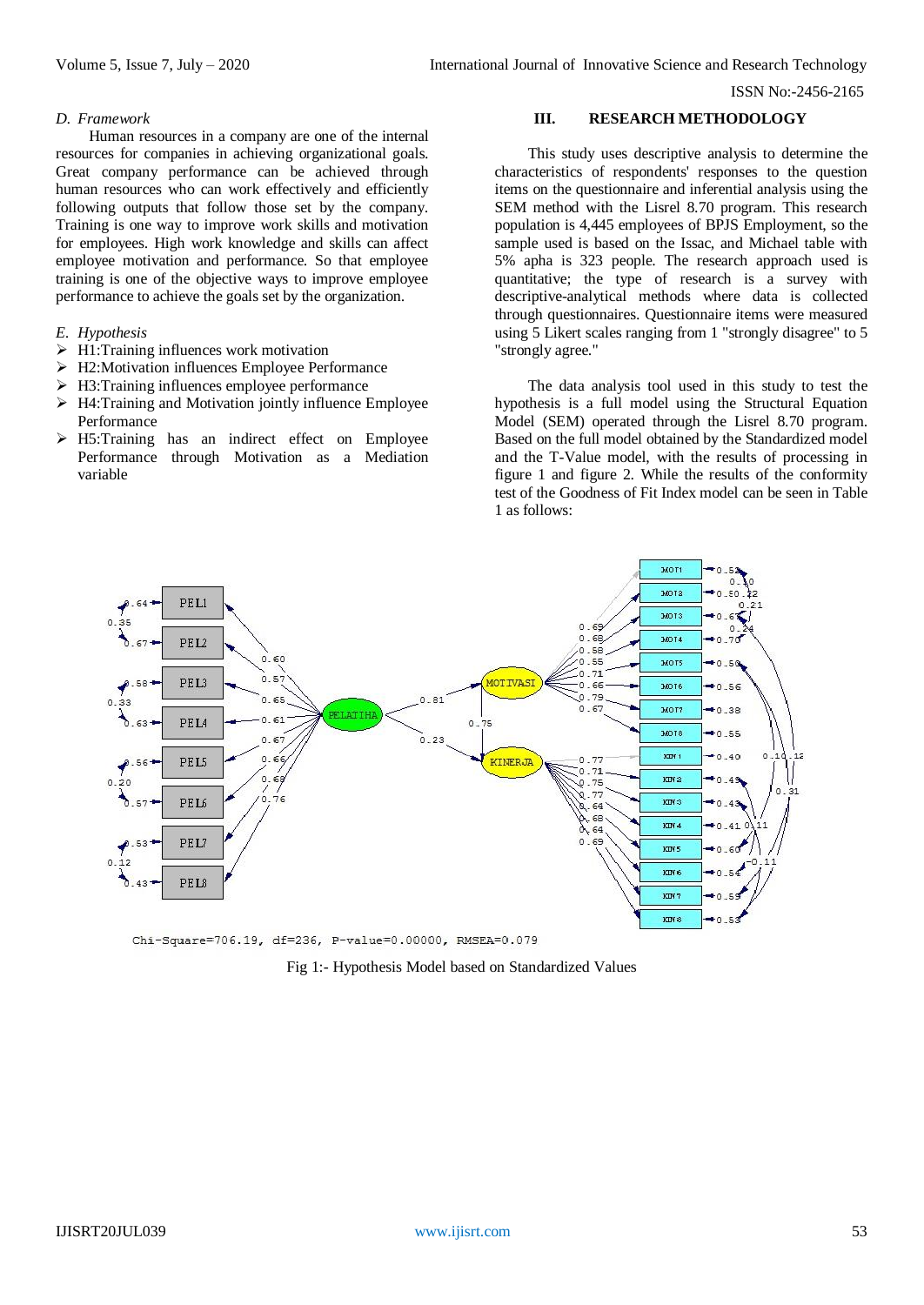ISSN No:-2456-2165



Chi-Square=706.19, df=236, P-value=0.00000, RMSEA=0.079

Fig 2:- Hypothesis Model based on T-Value

| <b>GOF</b> indicator     | <b>Expected size</b> | <b>Estimated Results</b> | <b>Conclusion</b> |  |  |  |
|--------------------------|----------------------|--------------------------|-------------------|--|--|--|
| <b>Absolute Fit Size</b> |                      |                          |                   |  |  |  |
| GFI                      | GFD 0.9              | 0.85                     | Marginal Fit      |  |  |  |
| <b>RMSEA</b>             | RMSEA $< 0.08$       | 0.078                    | Good fit          |  |  |  |
| <b>NNFI</b>              | $NNFI$ $> 0.90$      | 0.97                     | Good fit          |  |  |  |
| NFI                      | NF1 > 0.90           | 0.96                     | Good fit          |  |  |  |
| AGFI                     | $AGFI$ 0.90          | 0.80                     | Marginal Fit      |  |  |  |
| <b>RFI</b>               | RFI > 0.90           | 0.95                     | Good fit          |  |  |  |
| IFI                      | IFI>0.90             | 0.97                     | Good fit          |  |  |  |
| CFI                      | CFI > 0.90           | 0.97<br>.                | Good fit          |  |  |  |

Table 1:- Size of model suitability

Based on table 1, it can be seen that there are six conformity measurements obtained that have a useful fit model index (Good Fit), while the only GFI and AGFI have a marginal fit model conformity index. So overall, the model is declared good and can be used for further analysis.

| <b>Measurement model</b> |                  | <b>Factor weight</b> | <b>T</b> value |         | <b>Test results</b> |      |
|--------------------------|------------------|----------------------|----------------|---------|---------------------|------|
| <b>Latent Variable</b>   | <b>Dimension</b> | coefficient          | calculated     | t-table | (t > 1.96)          | R2   |
| Training                 | PEL1             | 0.6                  | 11.18          | 1.96    | Significant         | 0.36 |
|                          | PEL <sub>2</sub> | 0.57                 | 10.47          | 1.96    | Significant         | 0.33 |
|                          | PEL <sub>3</sub> | 0.65                 | 12.19          | 1.96    | Significant         | 0.42 |
|                          | PEL <sub>4</sub> | 0.61                 | 11.35          | 1.96    | Significant         | 0.37 |
|                          | PEL <sub>5</sub> | 0.67                 | 12.61          | 1.96    | Significant         | 0.44 |
|                          | PEL <sub>6</sub> | 0.66                 | 12.42          | 1.96    | Significant         | 0.43 |
|                          | PEL7             | 0.68                 | 12.95          | 1.96    | Significant         | 0.47 |
|                          | PEL <sub>8</sub> | 0.76                 | 14.9           | 1.96    | Significant         | 0.57 |
| Motivation               | MOT1             | 0.69                 | default        | 1.96    | Significant         | 0.48 |
|                          | MOT <sub>2</sub> | 0.68                 | 12.59          | 1.96    | Significant         | 0.47 |
|                          | MOT3             | 0.58                 | 12.02          | 1.96    | Significant         | 0.33 |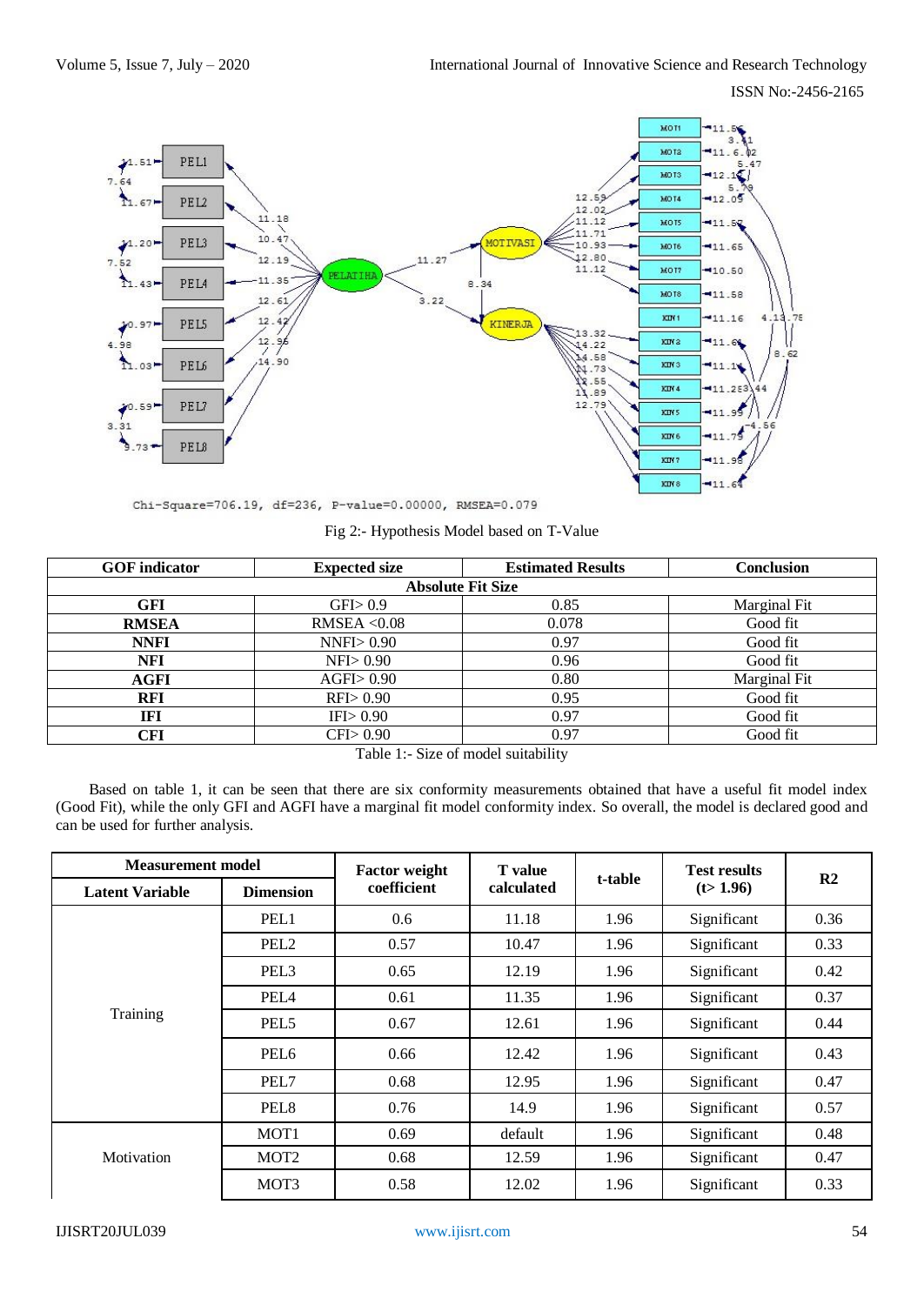ISSN No:-2456-2165

|                 | MOT <sub>4</sub> | 0.55 | 11.12   | 1.96 | Significant | 0.30 |
|-----------------|------------------|------|---------|------|-------------|------|
|                 | MOT <sub>5</sub> | 0.71 | 11.71   | 1.96 | Significant | 0.50 |
|                 | MOT <sub>6</sub> | 0.66 | 10.93   | 1.96 | Significant | 0.44 |
|                 | MOT7             | 0.79 | 12.8    | 1.96 | Significant | 0.62 |
|                 | MOT <sub>8</sub> | 0.67 | 11.12   | 1.96 | Significant | 0.45 |
|                 | KIN1             | 0.77 | default | 1.96 | Significant | 0.60 |
| The performance | KIN <sub>2</sub> | 0.71 | 13.32   | 1.96 | Significant | 0.51 |
|                 | KIN3             | 0.75 | 14.22   | 1.96 | Significant | 0.57 |
|                 | KIN4             | 0.77 | 14.58   | 1.96 | Significant | 0.59 |
|                 | KIN <sub>5</sub> | 0.64 | 11.73   | 1.96 | Significant | 0.4  |
|                 | KIN <sub>6</sub> | 0.68 | 12.55   | 1.96 | Significant | 0.46 |
|                 | KIN7             | 0.64 | 11.89   | 1.96 | Significant | 0.41 |
|                 | KIN <sub>8</sub> | 0.69 | 12.79   | 1.96 | Significant | 0.47 |

Table 2:- Structural measurement model

Source: Results of processing with Lisrel 8.70

Based on the results in table 2, it can be seen that:

- $\triangleright$  Regression coefficient (factor weight) resulting from the latent variable of training on the dimensions of PEL1 to PEL8 is greater than 0.50 with a t value greater than 1.96 at a significance level of 5%, it can be said that the dimensions of PEL1 to PEL8 are all declared valid and significant to be made indicators of training latent variables so that they will be used in further analysis.
- $\triangleright$  The value of the regression coefficient (factor weight) resulting from the latent variable of motivation towards dimensions MOT1 to MOT8 is greater than 0.50 with a t value greater than 1.96 at a significance level of 5%. It can be said that the dimensions of MOT1 to MOT8 are all declared valid and significant to be made indicator of latent motivation so that it will be used in further analysis.
- $\triangleright$  Regression coefficient (factor weight) resulting from the latent variable performance of the dimensions of KIN1 to KIN8 is more significant than 0.50 with a t value greater than 1.96 at a significance level of 5%, it can be said that the dimensions of KIN1 through KIN8 are all declared valid and significant to be made indicator of latent performance variables so that it will be used in further analysis.

Based on the results in Figures 1 and 2, multiple regression equations can be arranged for the construct variables:

- **Motivation = 0.81 Training............. (1)**
- **Performance = 0.75 Motivation + 0.23 Training ……… .. ………… (2)**

Based on structural equation 1, it can be seen that the direct effect of training variables on motivation is (0.81 x  $(0.81) = 0.6561$  or 65.61%,

Based on structural equation 2, the magnitude of the direct effect of training variables on performance is  $0.23x0.23 = 0.0529$  or 5.29%, while the magnitude of the direct influence of motivation variables on performance is 0.75 x  $0.75 = 0.5625$  or 56.25% and the magnitude of the direct effect of training on motivation is  $0.81 \times 0.81 =$ 0.6561 or 65.61%. Furthermore, the effect of training and motivation variables together on performance is the remaining 89% by 11% influenced by other factors.

In detail the influence together (Full Mediating), Direct  $(c) = 0.23x0.23 = 0.0529$ . Indirect  $(C') =$  Pel-Mot-Kin =  $0.81 \times 0.75 = 0.6075.$ 

The value of the indirect effect at  $C = 0.6075$  turned out to be higher than the direct effect at  $c = 0.0529$ , indicating that motivation was a mediating variable of training and performance. This proves that hypothesis five is insulted; namely, training has an indirect effect on Employee Performance through Motivation as a Mediation variable.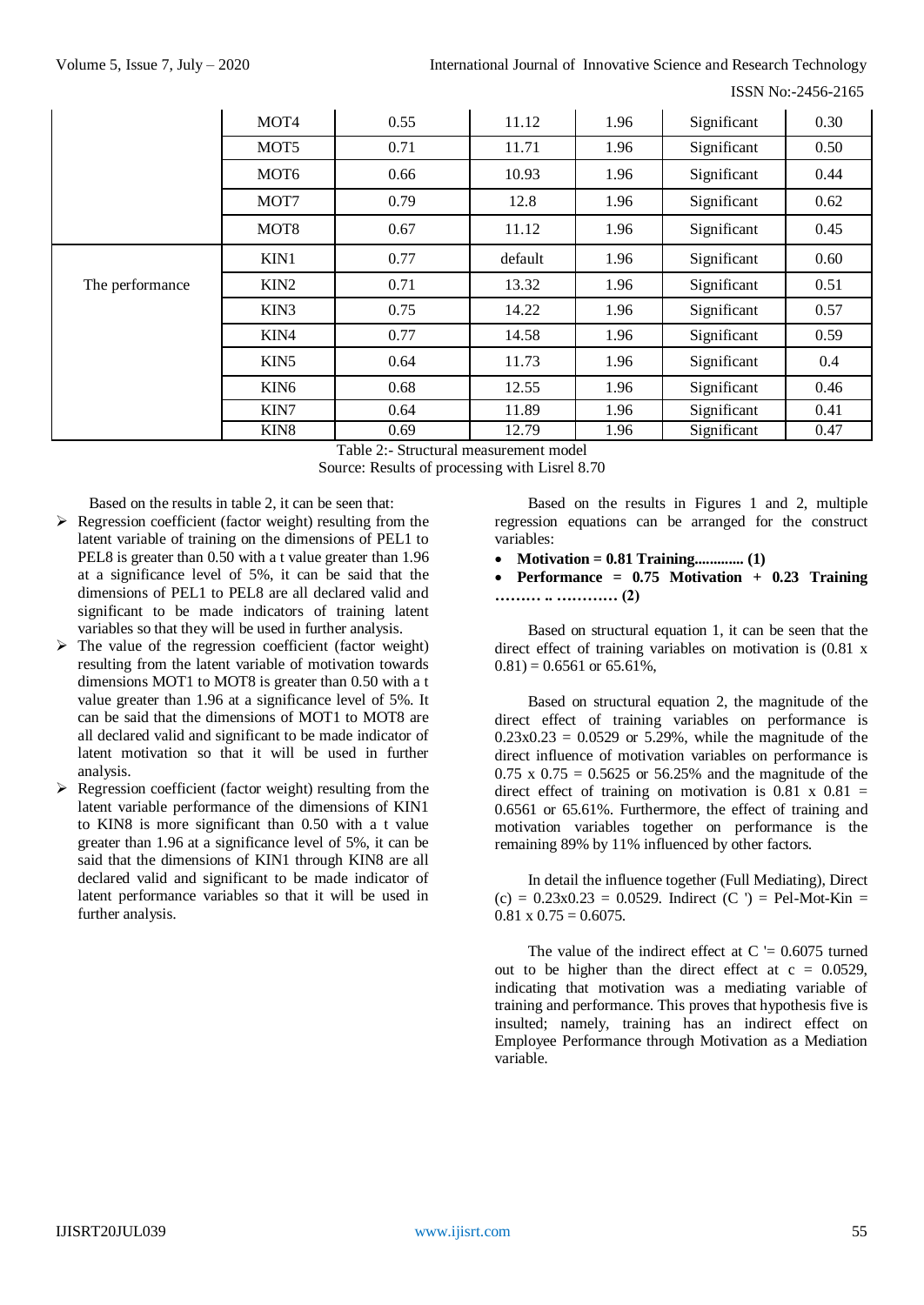| <b>Measurement Equation</b>                                                             |                                                      |                                                    |                                           |                |         |                                   |
|-----------------------------------------------------------------------------------------|------------------------------------------------------|----------------------------------------------------|-------------------------------------------|----------------|---------|-----------------------------------|
| <b>Endogenous</b><br>latent variables                                                   | Exogenous /<br><b>Endogenous</b><br>latent variables | <b>Path coefficient</b><br>(standardized)          | <b>Standard Error</b><br>(SE)             | t count        | t-table | <b>Test results</b><br>(t > 1.96) |
| Motivation<br>(partial)                                                                 | Training                                             | 0.81                                               | 0.072                                     | 11.27          | 1.96    | <b>H1</b> Significant             |
| Performance<br>(partial)                                                                | Motivation                                           | 0.75                                               | 0.089                                     | 8.34           | 1.96    | H <sub>2</sub> Significant        |
|                                                                                         | Training                                             | 0.23                                               | 0.072                                     | 3.22           | 1.96    | H3 Significant                    |
| <b>Endogenous</b><br>latent variables                                                   | <b>Exogenous</b><br>latent variables                 | <b>Coefficient of</b><br><b>Determination (R2)</b> | <b>Impact Weight</b>                      | <b>F</b> count | f-table | <b>Test results</b>               |
| Performance<br>(Simultaneous)                                                           | $PEL + MOT$                                          | 0.89                                               | $R = \sqrt{R2}$<br>$\sqrt{(0.89)} = 0.94$ | 1294.55        | 3.02    | <b>H4 Significant</b>             |
| Information:                                                                            |                                                      |                                                    |                                           |                |         |                                   |
| f-table = 3.02 at a = 5% and free degrees db1 = $k = 2$ and db2 = nk-1 = 323-2-1 = 320  |                                                      |                                                    |                                           |                |         |                                   |
| t-table = 1.97 at a = 5% with 2-sided test and free degrees db = $nk-1 = 323-2-1 = 320$ |                                                      |                                                    |                                           |                |         |                                   |
| f- arithmetic calculated from the formula: $(R2 / k) / ([1-R2]/[nk-1])$<br>m 11 A TT 1  |                                                      |                                                    |                                           |                |         |                                   |

Table 3:- Hypothesis Testing Test

In this study, there were five hypotheses tested, from the five hypotheses based on the test results in table 3, it was concluded that all hypotheses were proven to be significant and significant on performance. The table above concludes that hypotheses H1, H2, H3, H4, and H5 are proven to influence performance, both partially and simultaneously (together), and motivation can be proven to be a mediating variable, where training has an indirect effect on Employee Performance through Motivation as a Mediation variable.

Italicize Roman symbols for quantities and variables, but not Greek symbols. Use a long dash rather than a hyphen for a minus sign. Punctuate equations with commas or periods when they are part of a sentence.

# **IV. CONCLUSION**

The conclusions of this study are as follows: One, training has a significant and positive effect on performance, meaning that the better the training, the better the performance of employees. Second, motivation has a positive and significant impact on performance, meaning that the better the motivation employee's motivation, the better the performance of the employee. Third, training has a substantial and positive effect on motivation, meaning that the better the training, the better the motivation that employees will have. Fourth, training and motivation together have a significant and positive effect on performance, meaning that the better the training and motivation are carried out simultaneously, the better the performance provided by employees. And finally, motivation is proven to be a mediating variable; that is, training has an indirect effect on Employee Performance through Motivation as a Mediation variable.

### **REFERENCES**

- [1]. A.A Anwar Prabu Mangkunegara. 2012. Evaluasi Kinerja Sumber Daya Manusia.Bandung: PT. Refika Aditama.
- [2]. Ali, Zulfikar, Huang Zian Piang, Li Zhong Bin, Amjad Ali (2016) Penelitian The Impact of Motivation on the Employee Performance and Job Satisfaction in IT Park (Software House) Sector of Peshawar, Pakistan. International Journal of Academic Research in Business and Social Sciences 2016, Vol. 6, No. 9.
- [3]. Andrew E. Sikula. 2011. Manajemen Sumber Daya Manusia, Erlangga. Bandung.
- [4]. Boediharjo. 2002. Kinerja Organisasi. Erlangga: Jakarta.
- [5]. Dantes, Reisza Valewey, Jefrey Ignatius (2017) Penelitian The Effect Of Leadership, Work Motivation, Work Environment Toward Employees Perform. International Journal of Advance Research (IJAR).
- [6]. Dessler, Gary, 2004. Manajemen Sumber Daya Manusia, Edisi 9.Volume 1. Jakarta : Kelompok Gramedia
- [7].  $2009$ , Manajemen Sumber Daya Manusia, Edisi Kesepuluh, Volume II, Indeks, Jakarta.
- [8]. Esha (2016) Research A Study of Effectiveness of Training & Development Programmeon Bank Employees Performance.
- [9]. Geelmaale, Abdi Muse Ali, 2019. Impact Of Employee Motivation On Organizational Performance. International Journal of Advance Research (IJAR).
- [10]. Gaouzali, Saydam. 2000. Manajemen Sumber Daya Manusia (Suatu Pendekatan Mikro). Jakarta: Djambatan.